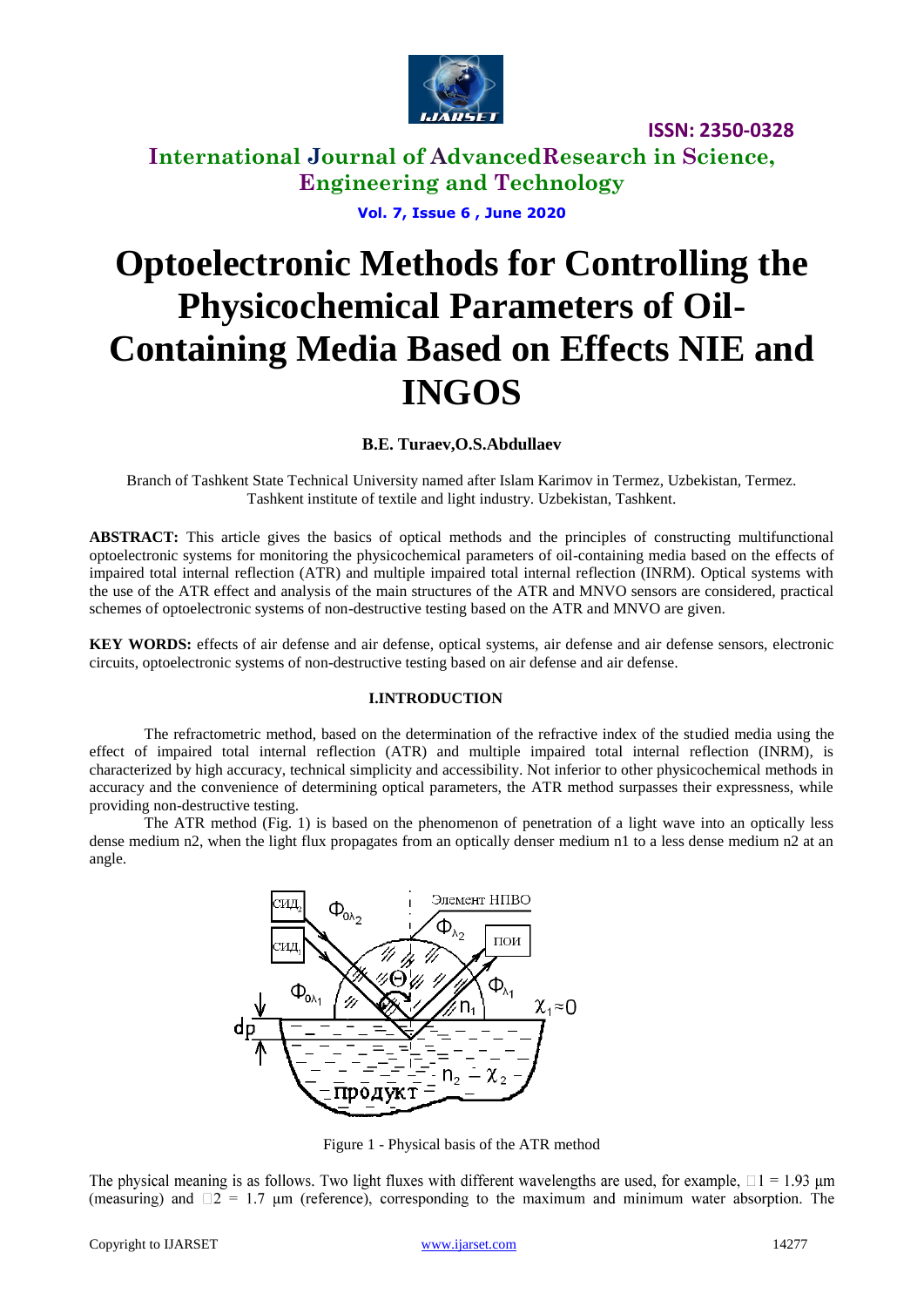

## **ISSN: 2350-0328 International Journal of AdvancedResearch in Science, Engineering and Technology**

### **Vol. 7, Issue 6 , June 2020**

luminous flux  $\Phi_0$  propagates from an optically dense medium with a refractive index n1, into a less dense one with n2 at an angle  $\Box$  exceeding the limiting (critical) angle of total internal reflection  $\Box$ <sub>K</sub>. The light flux  $\Phi$ 0  $\Phi$ 1 partially penetrates into the medium n2; to a depth of the order of the wavelength of the incident radiation.

$$
d_p = \frac{\lambda_1}{2\pi \left(\sin^2 \Theta - n_{21}\right)^{1/2}}
$$

where is the radiation wavelength in an optically dense medium with a refractive index  $n1$ ;  $n21 = n2/n1$  is the relative refractive index. If the radiation angle is equal to or exceeds the critical  $\kappa$  = arcsinn1 / n2, then total internal reflection is observed (air defense method). Since a less dense medium with a complex refractive index: has absorption, the reflection will not be complete, i.e. the conditions for this are violated and the reflection coefficient  $(R = \Phi 1 / \Phi 01)$ will become less than 1. The degree of attenuation R is proportional to the absorption index. Thus, the higher the absorption, the more reflection is disturbed. This is called the NIP effect. In the infrared region of the spectrum, to achieve the condition n1> n2, the ATRM measuring elements are used from highly refractive optical materials that are transparent in the corresponding range.

They are performed mainly in the form of attachments (called "ATR attachments") to various serial spectrometers and spectrophotometers, where the attachments are installed in the cuvette compartment between the illuminator and the monochromatic. Prefixes are available in two versions: with single reflection or with multiple reflection (MNPVO prefixes). The former is intended for obtaining single-reflection spectra with the possibility of a smooth change in the angle of incidence and are used mainly for research purposes to determine optical constant media. MNPVO prefixes allow to obtain spectra with a large number of reflections and a limited number of fixed incidence angles; they serve mainly for solving analytical problems.

Prefixes MNPVO are intended mainly for analytical purposes, and therefore the element MNPVO and a number of accessories to the prefix are performed taking into account the problem being solved. So, to conduct research in the field of electrochemistry and biology, thin translucent layers of gold and platinum are applied to the working surface of the element. Attachments adapted for liquid chromatography have flow thermostatic cuvettes. The composition of the prefixes intended for the study of films includes a compact paralyzer for spraying in vacuum a substance that forms a film on the surface of an INME element, etc.

The most important optical properties of oil and oil products include optical density, the content of various components of substances and other characteristics that can be controlled using optical methods, including the use of various refractometers.

Oil is characterized by optical absorption values of  $0.01 \ll 0.2$ . It is possible to achieve conditions under which its optical density would not go beyond the working range that provides satisfactory accuracy of photometric measurements  $(0.2 < D < 0.8)$  by changing the concentration of the absorbing substance (for example, diluting it with a solvent). The disadvantage of this method is the possibility of random errors and violation of the structure of the analytic.



Fig. 2 - Analyzer of the structural-group composition of oil and oil-containing media

The author, based on lenses and an ATR element, developed an optical analyzer of the structural-group composition of oil and oil-containing media (Fig. 2). In accuracy and detail of the determination, it is not inferior to other